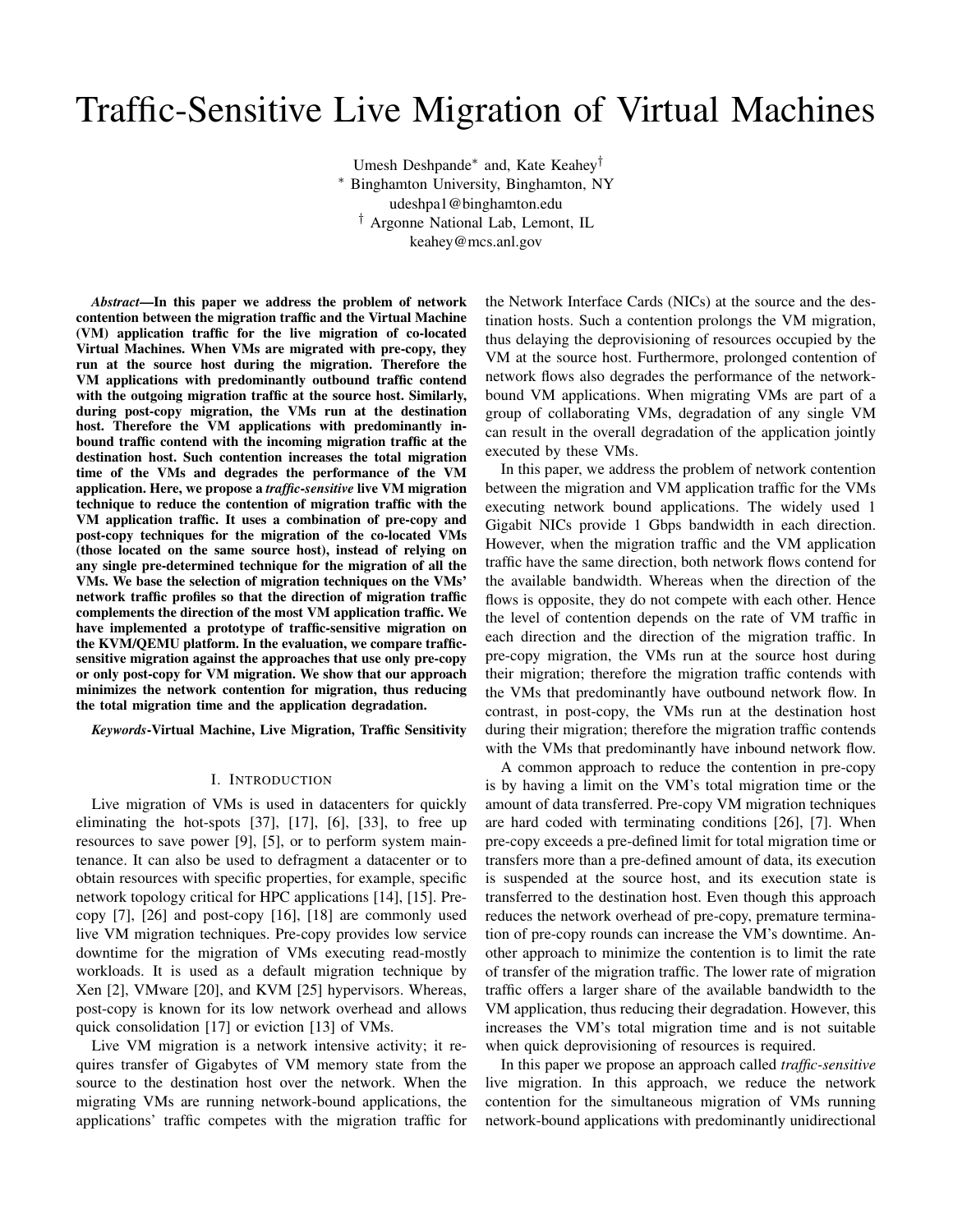traffic. VMs often have a skewed network traffic profile. That is, the rate of their network traffic in one direction is greater than the rate of traffic in the other direction. For instance, when the VM is responding to a remote client, where the response size is larger than the request size or when VM is checkpointing an application state to remote storage.

In traffic-sensitive migration, we propose to use both precopy and post-copy live VM migration techniques. We select a migration technique for each VM to reduce the contention at the source and the destination host. The motivation behind using two migration techniques is that pre-copy competes with the outbound VM application traffic at the source host, whereas post-copy competes with the inbound VM application traffic at the destination host. Therefore we select one migration technique over the other depending on the network profile of the application.

The key contributions of our work are as follows

- *•* In *traffic-sensitive* migration, we present a mechanism to calculate the network contention between the migration and the VM application traffic. Our approach uses a combination of pre-copy and post-copy for the migration of co-located VMs to reduce the contention. We monitor the network traffic on each host to generate a per-VM network traffic profile. Then we weigh every combination of pre-copy and post-copy for all the VMs and select the one that yields the least traffic contention.
- *•* We describe a prototype implementation of trafficsensitive migration on the KVM/QEMU [25] platform.
- *•* We evaluate traffic-sensitive migration on an 18-node cluster, each connected to a switch with a 1 Gbps Ethernet interconnect. We compare the traffic-sensitive approach against the traditional approach that uses only pre-copy or only post-copy for migration.

The rest of this paper is organized as follows. Section II provides the background on traditional pre-copy and post-copy techniques. Section III experimentally demonstrates how the contention of migration traffic with the VM application traffic increases the total migration time of VM and degrades the application performance. Section IV describes the design of traffic-sensitive migration. Section V describes its implementation on the KVM/QEMU platform. Section VI compares the performance of the traffic-sensitive approach against precopy and post-copy. Section VII describes related research. Section VIII presents our conclusions and the direction of our future research.

#### II. BACKGROUND

In this section, we describe pre-copy and post-copy live VM migration techniques and the effect of network contention on them.

## *A. Pre-copy VM Migration*

Live VM migration primarily involves transfer of VM's CPU, memory and I/O state from the source host to the destination host. In pre-copy live VM migration the source host transfers the VM's memory state to the destination host

in iterations. The transfer is performed live; that is, while the VM is still running at the source host. In the first iteration the source host transfers the entire memory of the VM to the destination, whereas in the subsequent iterations only the pages that are modified by the running VM are transferred. When the writable working set (WWS) of the VM has been identified, the VM is suspended at the source host and its CPU state, and WWS is transferred to the destination host. The time during which the VM remains inactive is known as *downtime* of the VM. The duration of the downtime depends on the size of the WWS. The more aggressive a VM is in dirtying its memory state, the longer it takes for pre-copy to identify the VM's WWS, which increases its total migration time. Moreover, when faced with network contention, pre-copy takes longer to converge on the VM's WWS.

#### *B. Post-copy VM Migration*

In post-copy VM migration, VM is suspended immediately upon beginning the migration. Its CPU state is transferred to the destination host, while its memory state is still residing at the source host. The VM now running at the destination host, faults upon the pages that have not yet been received by the destination host. The faulting pages are requested from the source host. Simultaneously, the source host actively transfers the remaining VM memory state to the destination host. The downtime of post-copy is minimal since it transfers only the VM's execution state during the downtime. However, it takes longer for VM to retrieve enough memory state from the source host to become responsive. Since, post-copy transfers each VM page over the network only once, it provides lower total migration time than does pre-copy for write-intensive applications. Again, however, the network contention with the migration traffic increases the VM's total migration time and slows the retrieval of faulted pages from the source host, thus degrading the performance of VM applications.

#### III. DEMONSTRATING THE PROBLEM

In this section, we demonstrate the effect of network contention on the performance of migration and network-bound VM application through an experiment. We deploy two VMs on two hosts, each having 5 GB of memory and 2 vCPUs. The hosts have 16GB of memory and 8 physical CPUs. First VM executes a Netperf [3] client, which sends a TCP stream to another VM running a Netperf server. We migrate both VMs simultaneously while the test is in progress and measure the effect of the migration on the performance of Netperf. We compare the following configurations for the migration of both VMs.

- 1) When both VMs are migrated simultaneously with precopy.
- 2) When both VMs are migrated simultaneously with postcopy.

For the migration of multiple VMs, the total migration time is defined as the time from the start of their simultaneous migration to the completion of the last migration. Table I compares the total migration time and the amount of data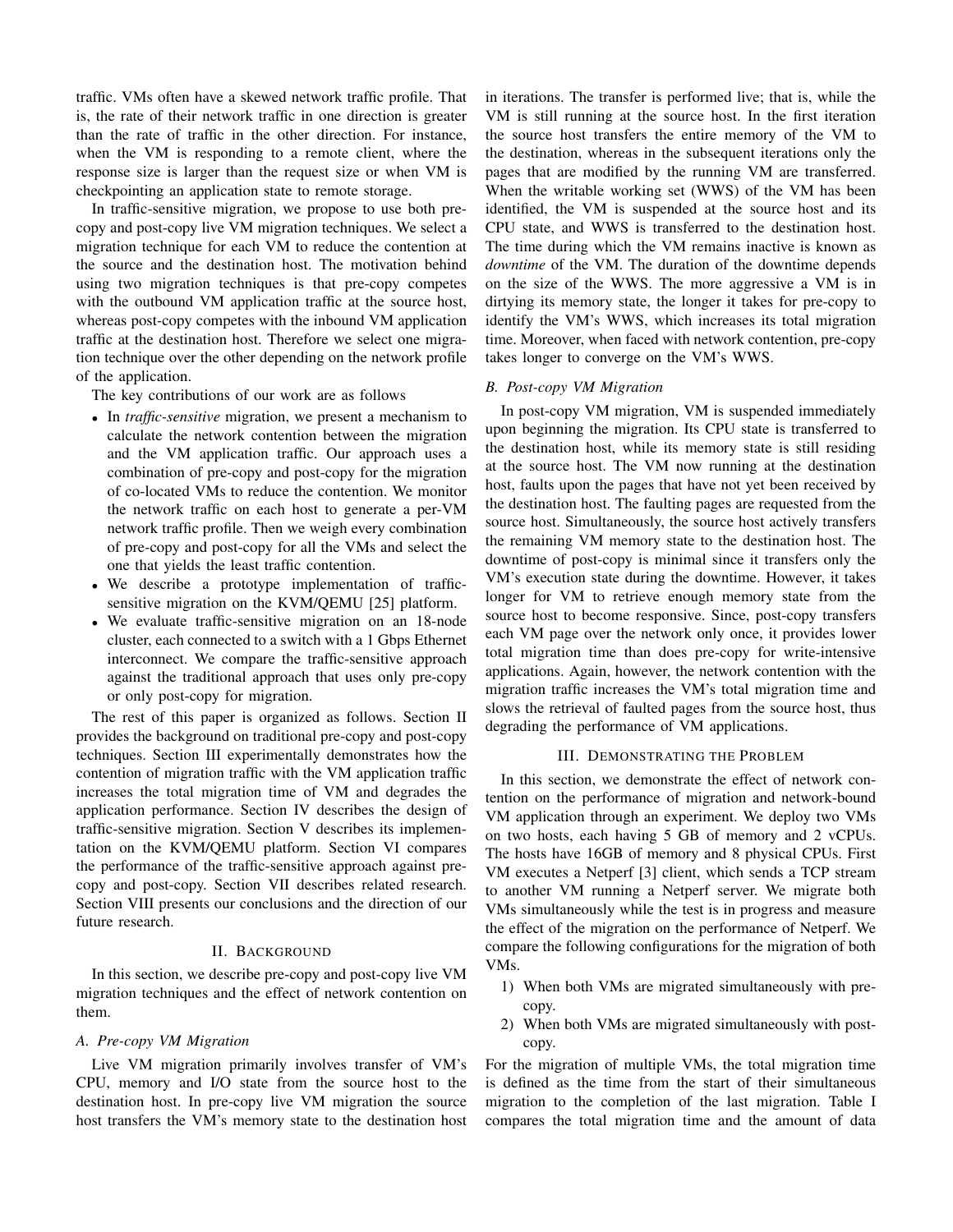|                                 | Pre-copy          | Post-copy        | Pre-copy Idle-VM | Without Migration |
|---------------------------------|-------------------|------------------|------------------|-------------------|
| Total Migration Time (seconds)  | 79.2 (79.2, 47.2) | 92.1(45.8, 92.1) | 47.5             |                   |
| Amount of Data Transferred (MB) | 10280             | 10277            | 10270            |                   |
| Netperf Performance (Mbps)      | 690.47            | 660.05           |                  | 940.1             |

TABLE I

COMPARISON OF THE PERFORMANCE FOR THE MIGRATION OF TWO VMS FROM TWO HOSTS WITH PRE-COPY AND POST-COPY. THE INDIVIDUAL TOTAL MIGRATION TIME FOR EACH VM IS INCLUDED IN THE PARENTHESES IN THE FOLLOWING FORMAT : (VM1, VM2).



Fig. 1. Comparison of Netperf throughput for the migration of two VMs using pre-copy and post-copy. The first VM executes a Netperf client, and the second VM executes a Netperf server.

transferred for the migration of two idle VMs with that of two busy VMs running Netperf. When both VMs are migrated with pre-copy, the migration traffic for the VM running the Netperf client competes with the outgoing Netperf traffic. Therefore the total migration time of the VM increases compared with that of the other VM for which the direction of the Netperf traffic complements the direction of the migration traffic. Similarly, when both VMs are migrated with post-copy the VM running the Netperf server has a higher total migration time compared with that of the other VM because of the incoming network traffic contention at the destination host. Note that the performance of Netperf also suffers with precopy and post-copy by 27% and 30%, respectively, compared with its performance without migration.

Because of the small writable working set of the VM, the amount of data transferred with all three approaches is almost equal. Since pre-copy re-transfers the dirtied VM pages, precopy transfers more data than post-copy. Figure 1 shows the throughput of Netperf during VMs' migration. When we migrate both VMs with pre-copy, for the VM running Netperf server, the direction of the Netperf traffic complements the direction of the migration traffic. Therefore it completes migration earlier (at the 57 seconds mark) than the VM running the Netperf client. However, due to contention of traffic for the VM running the Netperf client, the throughput of Netperf remains low until it completes the migration. With post-copy, the performance of Netperf drops to 150Mbps right after starting the migration. During this time VM requests its minimal working set from the source host to become responsive. Once the VM becomes responsive its performance recovers to about 500 Mbps; however it remains lower than the maximum performance due to the contention of incoming application traffic at the VM running the Netperf server with the migration traffic.

The experiment demonstrates that the contention of the VM application traffic with the migration traffic increases the total migration time of the VMs and degrades the performance of the network-bound VM application.

## IV. DESIGN

In this section, we present the design of the traffic-sensitive migration; we present our approach for the selection of migration techniques for co-located VMs and we describe the method to calculate the possible network contention at the source and destination hosts.

We make the following assumptions in the design. First, we address the network contention at the migration endpoints, that is, the source and the destination hosts. The core network switches also experience additional load during the migration. Although traffic-sensitive migration relieves the load on the core switches due to reduction in the amount of data transferred during migration, reducing the core network congestion is not the primary focus of our work. Second, we use 1 Gbps NICs that provide full bi-directional bandwidth. The 1 Gbps NICs are widely used in datacenters [32], which often become a bottleneck especially during network intensive operations, such as VM migration. Even though our approach can benefit high bandwidth interconnects, such as 10 GbE NICs currently adopted in many datacenters, it is only a question of degree. Third, our prototype considers the migration of VMs between same source and destination hosts. In a datacenter environment, the VMs that communicate with each other [35], [23] or complement each other's services [37] are often hosted on the same machine. Such VMs are migrated together between the same source and destination hosts in order to preserve the locality of VMs.

## *A. Selection of VM Migration Techniques for Co-located VMs*

To calculate the network contention, we consider the rate of outbound VM traffic at the source host and the rate of inbound VM traffic at the destination host. The outgoing traffic from all the VMs migrated by using pre-copy contends with the migration at the source host whereas the incoming traffic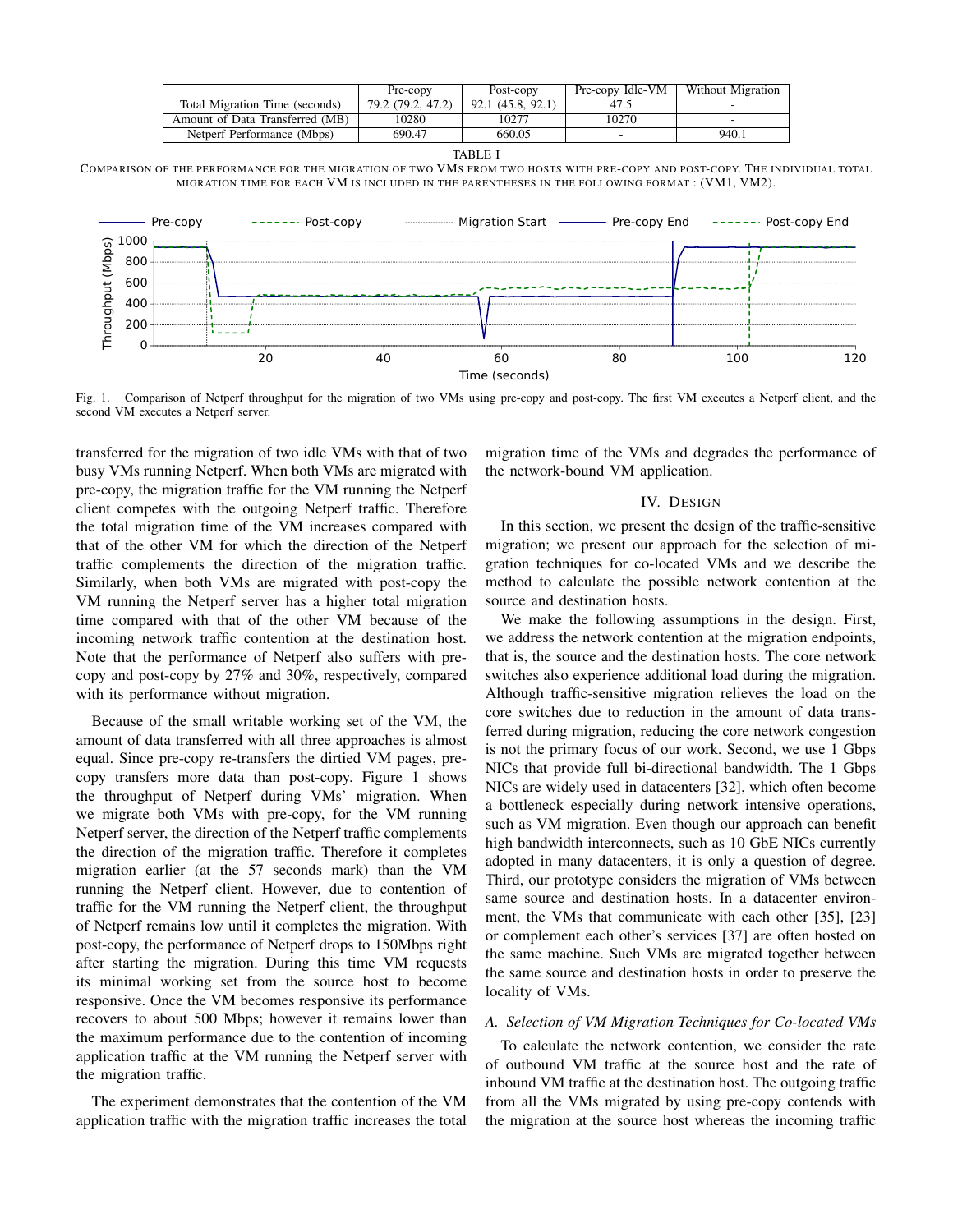towards all the VMs migrated using post-copy contends with the migration at the destination host. Since the performance of migration depends upon the slower of the two endpoints, the maximum of the traffic contending at the source and the destination host decides the severity of contention. We periodically measure the incoming and outgoing traffic for each VM before the migration. The monitoring allows trafficsensitive migration to estimate the contending traffic during the migration. Then we consider all the combinations of pre-copy and post-copy for all the VMs migrating from the same host, and we measure the possible contention with each combination. The combination of migration techniques that yields the lowest traffic contention is selected for migration. For pre-copy migration, reduction in the network contention at the source host allows it to quickly converge on its WWS, which reduces the amount of data transferred during the migration. The reduction in the network traffic also reduces the load on datacenter switches during the migration.

When some of the co-located VMs are migrated by using pre-copy while others by using post-copy, the traffic between the co-located VMs can also contend with the migration traffic. The VMs migrated with post-copy immediately switch their execution state to the destination host. They communicate with the VMs at the source host that are migrating with pre-copy. When the traffic between them is in the same direction as that of migration, it competes with the migration traffic. We address this problem by accounting for the traffic from the VMs migrated with pre-copy toward the VM migrated with post-copy. Since this traffic is outgoing for the source host and incoming for the destination host, we account it for both the contention at the source and destination hosts.

#### *B. Calculating the Network Contention*

In this section we describe the model used by trafficsensitive migration to calculate the network traffic contention for the migration of co-located VMs. We define the contending traffic as any network traffic that competes with the migration traffic for available bandwidth at the source or the destination host. On a machine hosting VMs this traffic consists mainly of incoming and outgoing traffic of the network-bound VM application. VMs that cooperate and communicate with each other to jointly provide a certain service, such as multi-tier applications, often show a traffic pattern that persists for a long time [19]. Even though the rate of the VM network traffic may suddenly vary during the migration, such changes may not be entirely predictable. Therefore our model uses the profile of network traffic monitored just before the migration in order to calculate the possible contention at the source and the destination hosts.

To calculate the level of contention, we individually consider each source host and calculate the contention resulting from all the VMs running on that host. We calculate the network contention by considering both pre-copy and post-copy techniques for every VM on the same host. Figure 2 shows the equations used for calculating the contention. Equation (1) calculates the possible contention at the source host with a given combination of migration techniques for all VMs from the same host. The contention is calculated by adding rate of all the outgoing traffic from the VMs migrated with pre-copy. Similarly, Equation (2) gives the contention at the destination host, which is calculated by adding the rate of incoming traffic towards the VMs migrated with post-copy. Other background outgoing traffic at the source and incoming traffic at the destination is also accounted toward the contention at the respective hosts. All the traffic from the VMs migrated precopy towards the VMs migrated with post-copy is added in both the source and the destination contentions, whereas all the traffic between two VMs migrating with pre-copy or two VMs migrating with post-copy is disregarded. Then we consider the maximum of the traffic at the source and the destination as the contending traffic for a given combination. The motivation behind considering the maximum of the two is that the endpoint with the least available bandwidth becomes a bottleneck for the migration and slows the migration, thus delaying the deprovisioning of the resources at the source host. Once the network contention for every combination of migration techniques is calculated, the combination yielding the least contention is selected for migration.

The time complexity of considering every combination of pre-copy and post-copy for *n* number of co-located VMs is  $O(2<sup>n</sup>)$ . Even though our current algorithm yields the best combination for up to 20 VMs within 0.2 seconds, it may not be suitable for large number of VMs. In such cases, we can use an approach that considers only a limited number of combinations and select the best among them that yields the lowest contention. For instance, when n is large, for the first  $n - 20$  VMs, we can select a VM migration technique individually according to their predominant traffic direction, whereas for the remaining 20 VMs, we can compare different combinations of migration techniques to reduce the overall contention. Various industry surveys, however, show that this level of consolidation is not common. The average consolidation ratio in datacenters is around 6 VMs per host and rarely exceeds 15 [34], [8].

#### *C. Disk I/O Intensive VMs*

Cloud providers allow customers to select the storage type for their VM instances. The customers can choose local storage, which does not require network access or they can choose a shared storage connected with a dedicated highbandwidth interconnect to meet high I/O requirement. In such cases, the migration traffic does not contend with the disk I/O traffic. However, when the network card is shared by the I/O traffic of the shared storage and the migration traffic, the contention between them can also adversely impact the performance of migration. Although here we focus on the migration network intensive VMs, traffic-sensitive migration can potentially be employed to reduce the contention between disk I/O and migration traffic. In traffic-sensitive migration, we can detect the inbound and outbound per-VM disk I/O traffic rates and account them to select a migration technique for each VM using the above approach.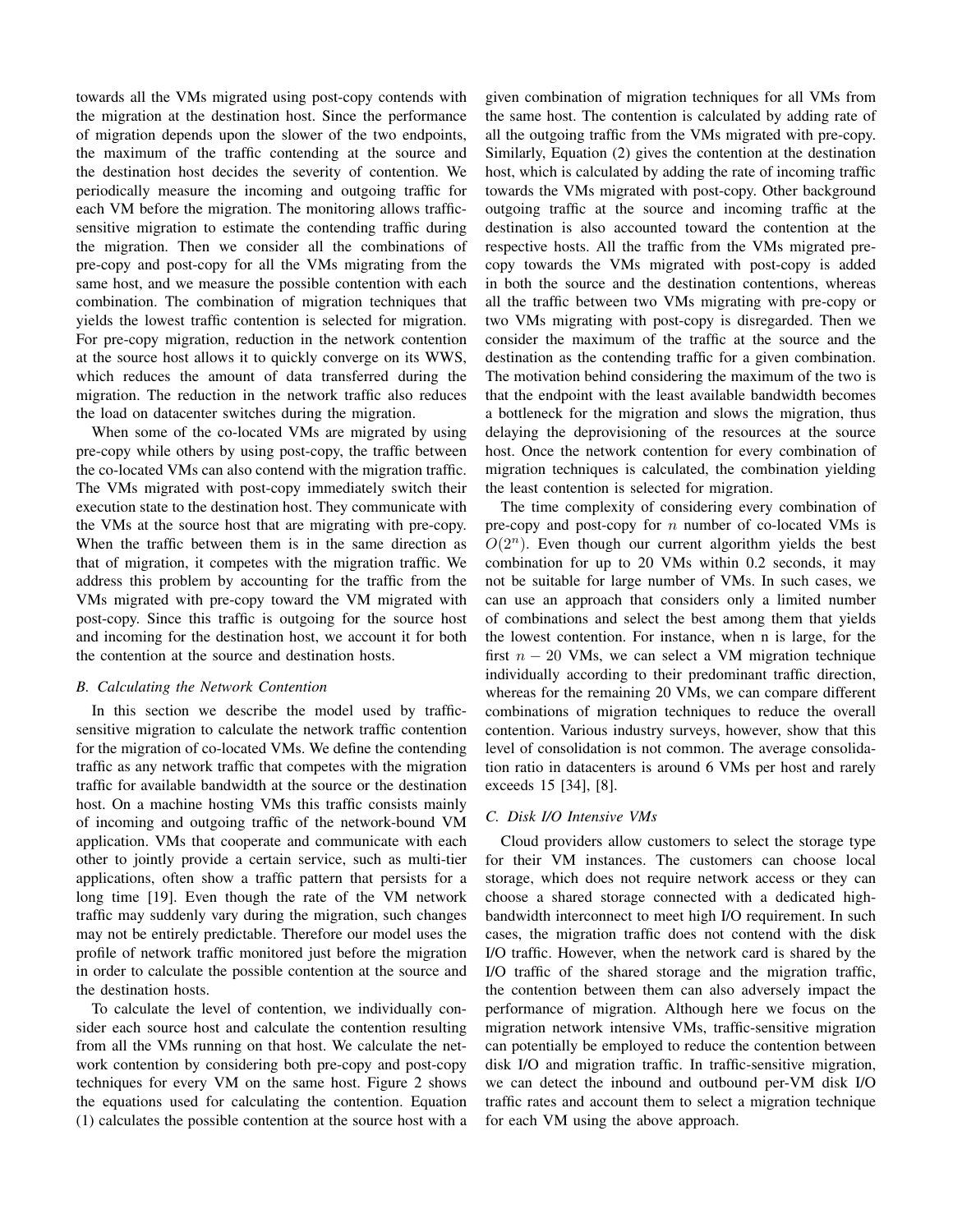Source Contention  $= \sum_{n=1}^{n}$ *i*=1 Rate of outgoing traffic in Mbps for  $VM_i$ , if migrated with pre-copy  $+$  Outgoing background traffic  $(1)$ 

Destination Contention  $= \sum_{n=1}^{n}$ *i*=1 Rate of incoming traffic in Mbps for  $VM_i$ , if migrated with post-copy  $+$  Incoming background traffic (2)

Contending traffic  $=$  Max (Source contention, Destination contention) (3)

Fig. 2. Calculating the network contention using the network traffic information of the co-located VMs.

#### V. IMPLEMENTATION

Here we present the implementation of the traffic-sensitive virtual cluster migration on the KVM/QEMU platform. Our implementation consists of the following components.

- 1) *Migration manager* is responsible for performing the VM migration. A migration manager at the source host establishes a TCP connection with the migration manager at the destination host and transfers the VM state over the connection. It coordinates with the central server to begin the migration.
- 2) *Traffic monitoring module* at the source host periodically monitors the VM traffic with the help of iptables and updates the central server.
- 3) *Central server* calculates the network contention and selects a migration technique for each VM.

*1) Migration Manager:* On the KVM/QEMU platform each VM is created as a user process. A part of process's address space is used as a physical memory for the VM. For the migration of the VM, the KVM/QEMU process spawns a thread, referred to as the *migration manager*. Since the migration manager is created by the KVM/QEMU process, it can access the VM's memory. During the migration, the migration manager at the source host establishes a TCP connection with the migration manager running at the destination host and transfers the VM's memory and execution state over the connection. The KVM/QEMU provides a command console to configure a migration technique for the VM.

Traffic-sensitive migration is implemented on the KVM/QEMU platform. We use the pre-copy migration provided in the code-base of the KVM/QEMU, whereas we use the publicly available post-copy migration code from Yabusame [18]. We modify the migration manager to implement traffic-sensitive migration. In traffic-sensitive migration, upon beginning the migration, the migration manager establishes a TCP connection with the central server. The central server instructs each VM to begin the migration with the instructed migration technique; either pre-copy or post-copy. The central server select a migration technique for each VM depending on the selected combination of migration techniques that yields the least contention.

*2) Traffic Monitoring Module:* Traffic monitoring module monitors the traffic for the VMs configured by using a bridged network. The bridged network allows all VMs to become a part of the same subnet as the host and makes them appear as normal hosts to the rest of the network. A bridge is a link layer device that directs the traffic between networks based on



Fig. 3. Virtual networking in KVM/QEMU through bridging.

the MAC addresses on the packets. Within a host, a software bridge emulates the hardware bridge and allows the packets to be directed to and from the VMs. The VMs are connected to the bridge through network tap (TAP) devices, which act as network channels and provide networking capability to the VMs. The TAP devices receive networking packets from the host network stack and pass them to the VMs. Figure 3 shows how VMs communicate with the external network using TAP devices.

We monitor the incoming and outgoing network traffic passing through the TAP device. Every 3 seconds, the module for each VM updates the central server with the rate of incoming and outgoing traffic. Our evaluation indicates that such periodic monitoring of network traffic has negligible overhead and does not adversely impact VMs' performance. The traffic monitoring is performed at the source host for all VMs using iptables. iptables is a program that allows the system administrator to configure a firewall. It maintains a tables of IP packet filter rules in the Linux kernel. Each table consists of chains and each chain consists of a list of rules. A rules defines an action to be performed on the packet that matches the specified criteria. This action is referred to as the *target*. For instance an action can be a jump to a different chain in the same table or dropping the packet. When the packet does not match, the next rule in the chain is considered. The iptables rules continuously monitor the incoming and outgoing packets from each VM.

Figure 4 shows the rules used for monitoring the traffic. First two instructions create two chains, IN and OUT. The third instruction defines a jump to the target chain OUT when the outgoing packets directed from a TAP device (tap1) to the NIC (eth0) are encountered. Similarly, the fourth instruction defines a jump to the target IN when incoming packets (eth0 to tap1) are encountered. The instruction 5 shows an example of a rule to monitor the traffic between co-located VMs (tap1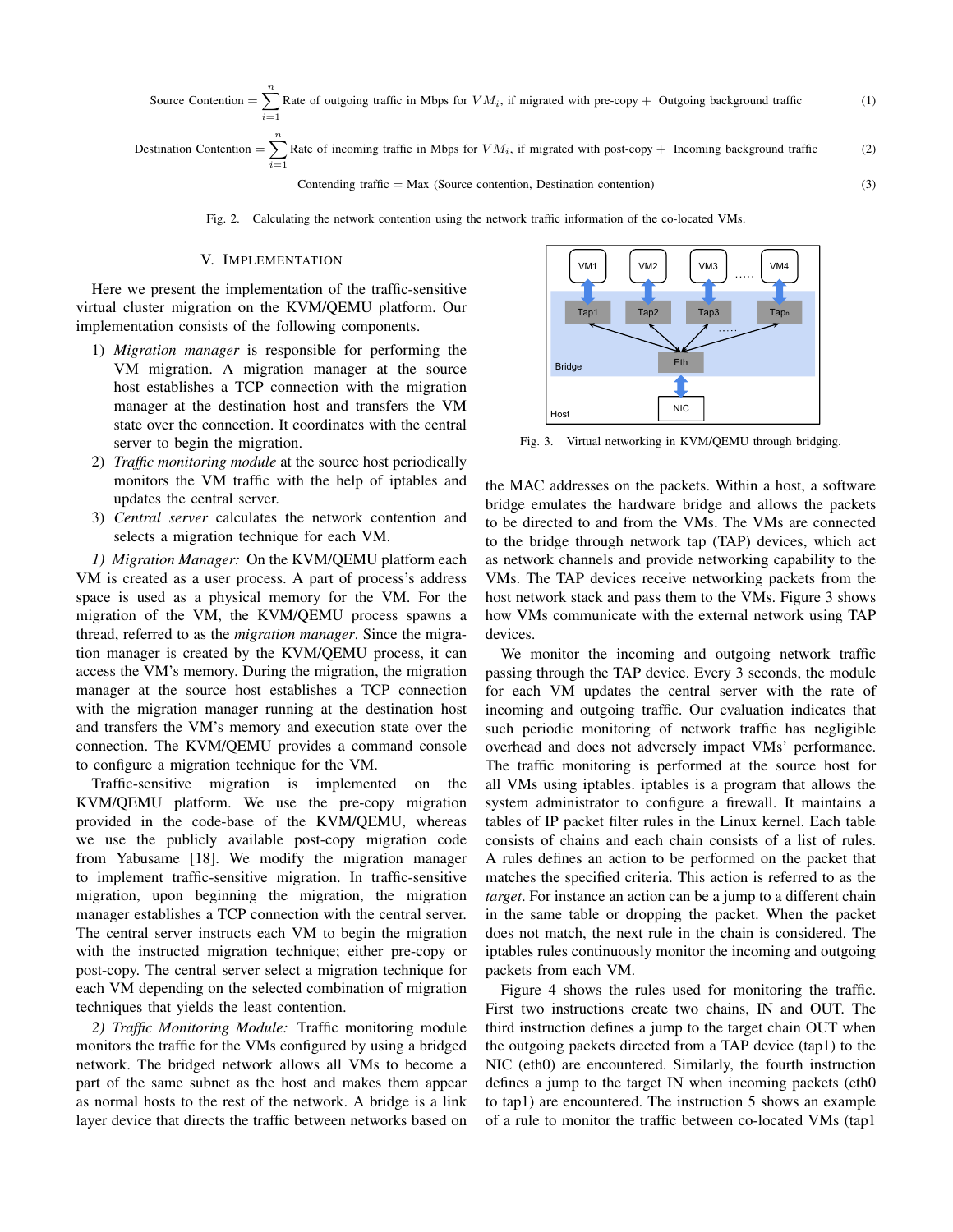| iptables -N IN                                                                        |     |
|---------------------------------------------------------------------------------------|-----|
| iptables -N OUT                                                                       | (2) |
| iptables -I FORWARD -m physdev --physdev-in tapl -m physdev --physdev-out eth0 -j OUT | (3) |
| iptables -I FORWARD -m physdev --physdev-in eth0 -m physdev --physdev-out tap1 -j IN  | (4) |
| iptables -I FORWARD -m physdev --physdev-in tap1 -m physdev --physdev-out tap2 -j OUT | (5) |
| iptables -L -vnx                                                                      | (6) |

Fig. 4. iptables rules used to capture the incoming and outgoing packet to and from the VMs.

to tap2). The chains, IN and OUT are empty, that is they do not contain any rules. Therefore packets continue further without any further filtering. The sixth instruction extracts the information about the number of packets encountered. We use this information to monitor the rate of incoming and outgoing traffic for each VM.

To monitor the traffic, we use timer of the KVM/QEMU. We register a timer handler routine, which is called every 3 seconds by the KVM/QEMU process. The handler extracts the rate of incoming and outgoing traffic using iptables instructions described above and calculates an exponential moving average. This average is sent to the central server over a TCP connection.

*3) Central Server:* Figure 5 shows the communication between the KVM/QEMU process, the migration manager and the central server for traffic-sensitive migration of VMs. The KVM/QEMU process on each source host establishes a TCP connection with the central server to periodically update it with the corresponding VM's network traffic information. The central server keeps track of the per VM information. When the administrator initiates the migration of the VMs, each VM's migration manager establishes a TCP connection with the central server and waits for the instruction from the central server to begin the migration. The central server uses the network traffic information to select the best possible combination of migration techniques for each host to minimize the network contention. With a given combination, each VM is migrated either using pre-copy or post-copy migration. Then the central server simultaneously instructs all the migration managers to initiate the migration with a given migration technique. The central server can run on any server running VMs, and it need not be a dedicated server. The network overhead of communication between the network monitoring modules of VMs and the central server is negligible. The central server receives only 18 bytes per-VM every 3 seconds.

## VI. EVALUATION

In this section we present an evaluation of the trafficsensitive migration by comparing it against pre-copy only and post-copy only approaches. Our testbed consists of hosts, each equipped with 8 CPUs and 16 GB of physical memory. Each host is connected to a top of the rack switch with a 1 Gbps Ethernet link. The VM images are stored using network attached storage, thus their migration is not required.



Fig. 5. Communication between central server and QEMU for traffic-sensitive migration of a VM

## *A. Effect of Network Contention on the Migration of a Single VM*

In this section we evaluate the effect of the direction of VM traffic on the total migration time and the performance of the VM application by migrating a single VM. The VM is configured with 5 GB of memory and 2 vCPUs. It executes a Yahoo! Cloud Serving Benchmark (YCSB) [4], a benchmarking system to evaluate the performance of key-value stores. The YCSB client running inside the VM queries a REmote DIctionary Server (Redis) [28], an in-memory keyvalue store, running on an external host. We load the Redis server with 5GB of dataset and submit read and insert queries from the YCSB client. We migrate the VM while the test is in progress, and we measure the total migration time and the application's performance over 1.5 million requests. We use both pre-copy and post-copy techniques for migration and compare their performance.

*1) Read Operations:* The read queries from the YCSB are smaller in size compared to their response (request:response == 1:29). Therefore VM experiences more incoming traffic from the Redis server compared with the outgoing traffic toward it. Figure 6 shows the total migration time for the migration of the VM with an increasing rate of read queries. For pre-copy migration, the migration traffic and the read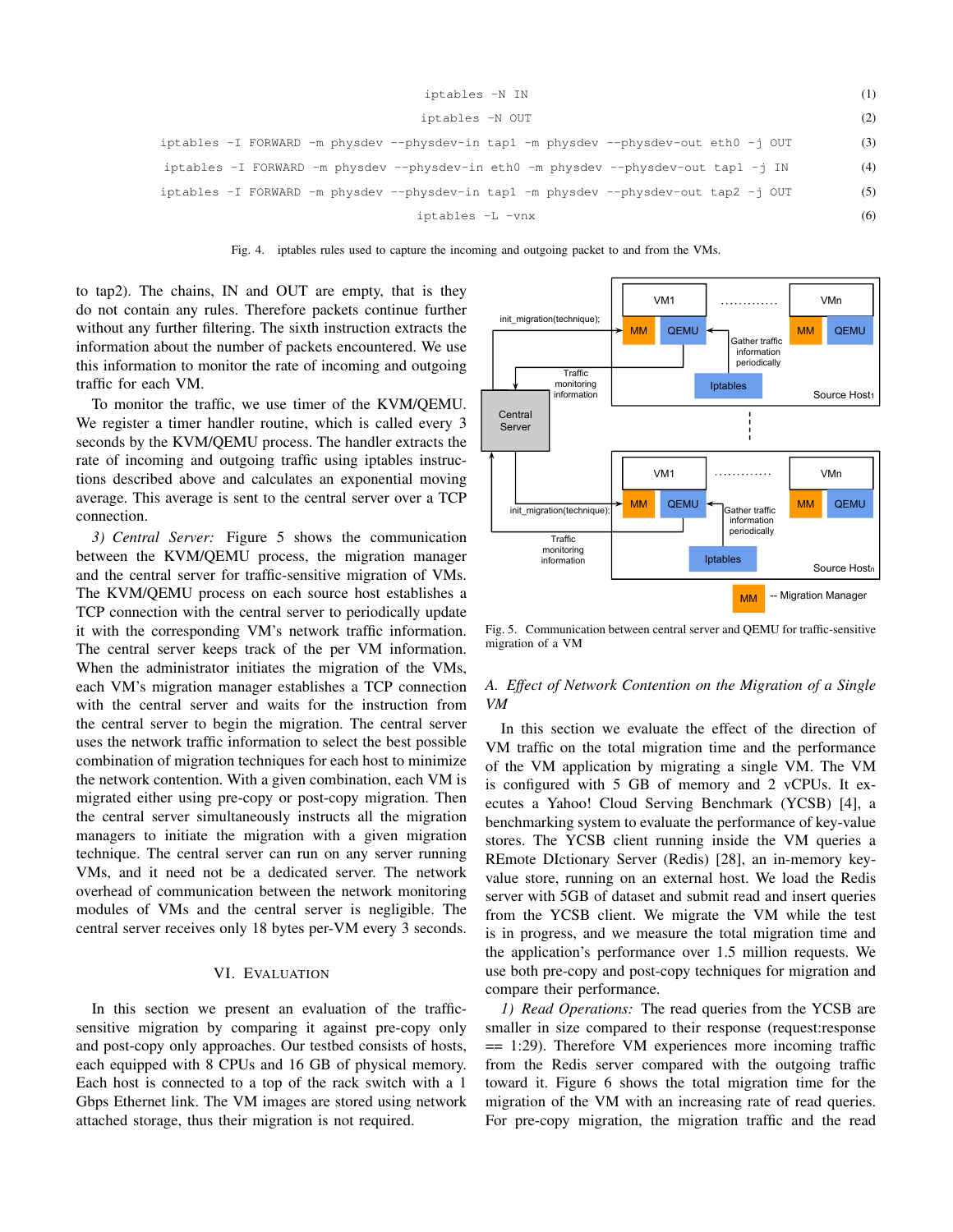

Fig. 6. Comparison of total migration time for pre-copy and post-copy migration of a 5 GB VM running a YCSB client. YCSB client queries an external dataset with read requests.



Fig. 7. Comparison of percent YCSB performance for pre-copy and postcopy migration of a 5 GB VM running a YCSB client. YCSB client queries an external dataset with read requests.

response traffic have opposite directions, and both flows can use full available bandwidth in each direction. Therefore the total migration time remains constant for an increasing number of requests. However, with post-copy, the migration traffic contends with the read response traffic, and the total migration time of the VM increases. With 11000 read requests/second, the total migration time is 75% higher than that with pre-copy.

Figure 7 shows the corresponding performance of YCSB in terms of the percentage of the target rate of requests. With increasing rate of requests, the performance of YCSB decreases with both pre-copy and post-copy. But the degradation is higher with post-copy. For 11000 requests/second, it can deliver only 91% of the performance.



Fig. 8. Comparison of total migration time for pre-copy and post-copy migration of a 5 GB VM running a YCSB client. YCSB client queries an external dataset with insert requests.



Fig. 9. Comparison of the percentage of the YCSB performance for pre-copy and post-copy migration of a 5 GB VM running a YCSB client. The YCSB client queries an external dataset with insert requests.

*2) Insert Operations:* Here we submit insert requests to the Redis server from the YCSB client executing inside the VM. For insert requests, the request size is higher than that of the response. Therefore with pre-copy the migration traffic contends with the application traffic whereas with post-copy the direction of the migration traffic complements the direction of the application traffic. Figure 8 shows the total migration time of the VM with an increasing rate of insert requests. It can be seen that the total migration time with post-copy remains constant whereas it increases with pre-copy. For 11000 insert requests/second the total migration time with pre-copy is 180% more than that with post-copy. Figure 9 shows the performance of the application. With a lower rate of requests (less than 9000 operations/second), the application performs worse with post-copy than with pre-copy. This is because with post-copy the VM executing at the destination host has to retrieve its pages from the source host on encountering a page fault. The delay in retrieval of pages over the network degrades the performance of the VM application. However, as the rate of requests increases the performance of YCSB degrades quickly with pre-copy, whereas post-copy yields better performance.

These results demonstrate that a VM migration technique that contends with the VM application traffic not only degrades the application performance but also increases the total migration time of the VM. On the other hand, selecting a migration technique so that the direction of the application traffic complements the direction of the migration traffic, reduces the contention and yields a lower total migration time and application degradation.

#### *B. Migration of Multiple Communicating VMs*

Recall that in Section III we demonstrated the effect of network contention on the performance of migration and the VMs running network-bound application. In this section we show that traffic-sensitive migration reduces the network contention for the migration of multiple communicating VMs by selecting a VM migration technique according to each VM's traffic profile. This reduces the total migration time of the VMs and the adverse impact of migration on the VM applications. We use the same setup; that is, we migrate two 5 GB VMs from the two source hosts to the two destination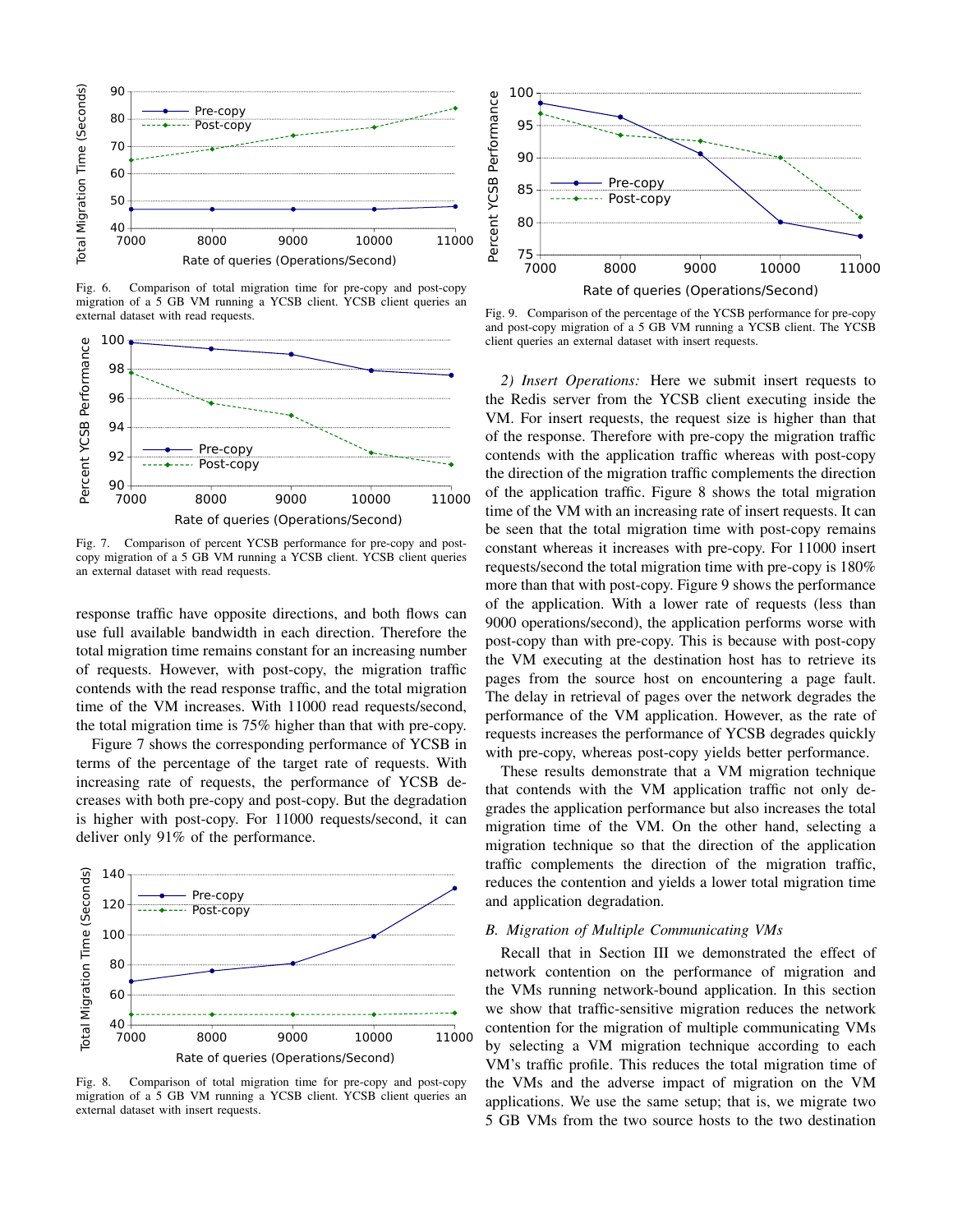

Fig. 10. Throughput of Netperf during the migration of two communicating VMs executing Netperf client and server with pre-copy, post-copy and trafficsensitive migration.

hosts. The first VM executes a Netperf client while the second VM runs a Netperf server. We migrate both VMs while the TCP stream test is in progress with pre-copy and postcopy. The traffic-sensitive migration selects pre-copy for the Netperf server with incoming traffic and selects post-copy for the Netperf client with outgoing traffic. We compare the total migration time and the amount of data transferred with traffic-sensitive migration with those of pre-copy and postcopy. As we observed in Section III, with pre-copy and postcopy the outgoing and incoming Netperf traffic contends with the migration traffic, respectively. Therefore for the VM with same direction of traffic as the migration, the total migration increases. In contrast, with traffic-sensitive migration, selection of a migration technique for each VM always complements the direction of its application traffic and therefore has the lowest total migration time.

Figure 10 shows the throughput of Netperf during VMs' migration. When we migrate both VMs with pre-copy or post-copy, the performance of Netperf degrades during the migration due to the network contention. With traffic-sensitive migration the throughput of Netperf degrades at the beginning of the migration due to transfer of the second VM's (running Netperf server) CPU context to the destination. However performance recovers quickly as the VM retrieves its working set from the source host. Also note that without traffic contention, the VM becomes responsive sooner than with post-copy. Then onwards the Netperf client and server can communicate with each other at maximum throughput through the migration. At 55 seconds the first VM (running the Netperf client) experiences a downtime phase leading to slight degradation before recovering again to the maximum performance.

Table II compares the performance of migration and application with all three techniques. On average Netperf shows 5% throughput degradation with our approach as opposed to 27% and 30% with pre-copy and post-copy, respectively. Also the total migration time with traffic-sensitive migration time is 42% and 49% lower than with pre-copy and post-copy respectively.

### *C. Migration of Multiple VMs from Multiple Hosts*

In this section we migrate 16 VMs from 8 hosts, i.e. 2 VMs per host. Each VM is configured with 2 GB of memory and 2 vCPUs. We run Redis servers in 12 VMs each containing a 1.5 GB in-memory dataset. The remaining 4 VMs run the YCSB client to query the dataset, each querying 6 VMs. The queries include read, insert, and update operations. Therefore each VM has a predominant incoming or outgoing network flow. The setup represents a scenario when the VMs that communicate and co-operate to jointly provide certain service are migrated simultaneously.

With pre-copy and post-copy, we migrate all 16 VMs using respective migration technique, whereas with trafficsensitive migration the migration technique for each VM is selected based on its traffic profile. We simultaneously migrate all 16 VMs while the test is in progress using pre-copy, post-copy, and traffic-sensitive migration. Table III shows the performance of the migration.

*1) Total Migration Time:* The total migration time of a VM depends upon the amount of data transferred and the available bandwidth. The total migration time for the migration of multiple VMs is the time measured from the start of the migration of the first VM to the end of the migration of the last VM. Whereas the average migration time is the average of individual total migration times calculated over all the migrating VMs. When all VMs are migrated with pre-copy the total migration time of VMs increases due to retransmission of dirtied pages and contention of the migration traffic with the outgoing VM traffic. When all the VMs are migrated with post-copy the average and total migration times increase due to contention of the incoming VM traffic with the migration traffic. The increase in the total migration time with post-copy is in spite of transferring each VM page only once. In contrast, traffic-sensitive VM migration technique reduces the traffic contention by selecting a suitable migration technique for each VM. Thus, it has the lowest average and total migration times among the three techniques.

*2) Amount of Data Transferred:* Table III shows the aggregate amount of data transferred for the migration of 16 VMs. It can be observed that pre-copy transfers more data than other two techniques. As noted previously, with pre-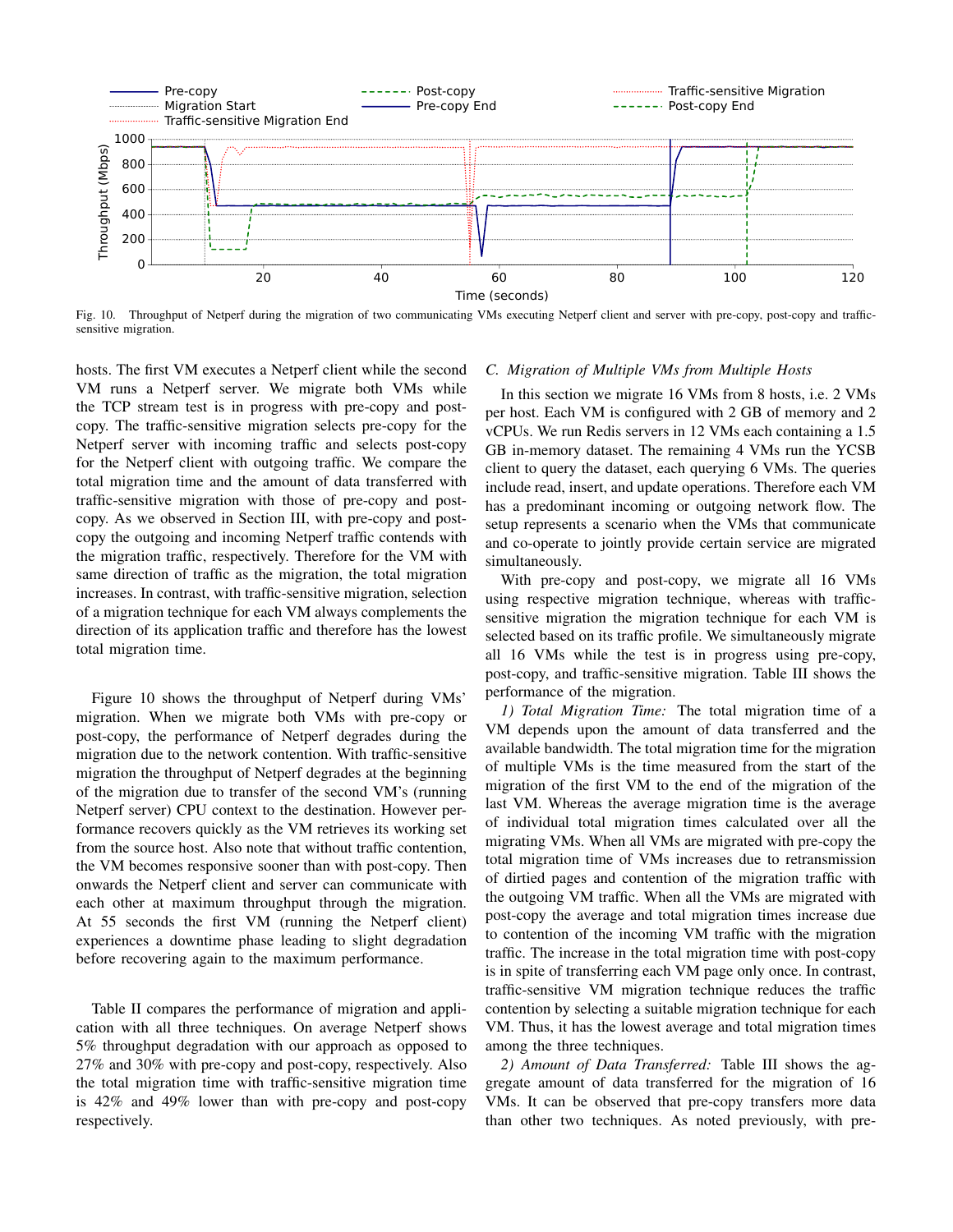|                                 | Pre-copy | Post-copy | Traffic-sensitive Migration |
|---------------------------------|----------|-----------|-----------------------------|
| Total Migration Time (seconds)  | 79.1     | 92.1      | 48.2                        |
| Amount of Data Transferred (MB) | 10280    | 10277     | 10278                       |
| Netperf Performance (Mbps)      | 690.47   | 660.05    | 894.65                      |

| ВI<br>۰. |
|----------|
|----------|

COMPARISON OF THE PERFORMANCE OF MIGRATION WHEN THE COMBINATION OF PRE-COPY AND POST-COPY IS USED IN TRAFFIC-SENSITIVE MIGRATION AGAINST THE PERFORMANCE OF PRE-COPY AND POST-COPY.

|                                        | Without Migration | Pre-copy | Post-copy | Traffic-sensitive Migration |
|----------------------------------------|-------------------|----------|-----------|-----------------------------|
| Average Migration Time (seconds)       |                   | 50.56    | 60.48     | 37.79                       |
| Total Migration Time (seconds)         |                   | 74.5     | 139       | 57.75                       |
| Amount of Data Transferred (GB)        |                   | 50.90    | 30.18     | 34.07                       |
| YCSB Performance (Operations / second) | 4802              | 3875     | 4161      | 4126                        |

TABLE III

PERFORMANCE COMPARISON FOR THE MIGRATION OF VMS FROM 8 HOSTS, WITH 2 VMS PER HOST. OUT OF 16 VMS, 4 VMS RUN YCSB CLIENTS WHEREAS 8 VMS RUN THE REDIS SERVERS.

copy the traffic contention increases the total migration time and more pages are dirtied. Therefore it transfers significantly more data than post-copy. In contrast, post-copy transfers each VM page only once, therefore it has the lowest amount of data transferred. With traffic-sensitive migration, the VMs migrated with pre-copy face less network traffic contention than with the pre-copy (for all VMs) approach. Therefore VMs can quickly converge on their WWS. Therefore trafficsensitive migration only slightly increases the amount of data transferred as compared to post-copy.

*3) Application Degradation:* We measure the performance of the application by calculating the average performance of all the YCSB workload clients. The application performs the best with post-copy among the three techniques. Post-copy transfers the lowest amount of data; therefore the application suffers the least. With pre-copy, the retransmission of dirtied pages adversely impacts the performance of the migration, yielding the lowest performance. Traffic-sensitive migration performs slightly worse than post-copy since more data is transferred for the migration. However, due to significant reduction in the amount of data transferred the application performs notably better than with pre-copy.

#### VII. RELATED WORK

In this section we review the literature that optimize the migration of a single VM or multiple VMs by reducing the network overhead.

Post-copy [16], [18] transfers each VM pages only once over the network, thus reducing the total migration time and network traffic overhead for write-intensive VM applications compared with pre-copy [7], [26]. Content-optimizations such as compression [21], deduplication [40], [36], and differential compression [31] are used to reduce the amount of data transferred for VM migration. Jo et al. [22] avoid the transfer of VM memory pages that are identical to the disk blocks from network attached storage. Shrinker [30], [29], Gang Migration [11], [10], [12] optimize live migration of multiple VMs over datacenter and wide area networks. The above approaches reduce the network traffic for live VM migration and hence reduce the network contention. However, they rely on a single VM migration technique, which may not be best suited for a given VM traffic profile. Moreover, since traffic-sensitive migration uses both pre-copy and post-copy, any content optimization for these migration techniques is orthogonal to the approach and may further reduce the network contention.

VMFlock [24] performs non-live migration of VM images over wide area networks. Redundancy-aware virtual disk mobility [27] also migrates VM images between datacenters. It uses a peer-to-peer approach to gather the identical VM image blocks from multiple data centers. Adaptive live migration over WAN [39], presents a fractional hybrid pre-copy approach for memory and storage over WAN. It transfers only a fraction of the memory and storage during the pre-copy phase whereas the remaining state is demand-paged. The fraction is adjusted to quickly restore the migrating VM's performance back to its original level. The above approaches focus on the migration of VMs over WAN, where migration of storage is a main concern. For intra-datacenter migration of VMs over LAN often the storage is shared between the source and the destination hosts.

VCT [1] performs synchronized migration of a HPC virtual clusters running data-driven applications by reducing the amount of data transferred for their migration using compression. However, the main focus of this work is non-live migration of VMs and their disk images, when the VM memory and disk states are suspended to a file and resumed at a later time. Ye et al. [38] perform live migration of virtual clusters. They compare the performance of different migration strategies for virtual cluster, including concurrent, sequential, unidirectional, bi-directional migration of virtual clusters. However, they do not focus on the contention of migration and VM application traffic. Further, they only consider the simultaneous migration of VMs using pre-copy. In contrast, our work employs both pre-copy and post-copy migration to minimize the mutual adverse impact of VM application traffic and migration traffic.

To the best of our knowledge traffic-sensitive migration is the first approach to take into account the traffic direction of the VM applications in order to to reduce the network contention for the migration of co-located VMs.

#### VIII. CONCLUSIONS AND FUTURE WORK

In this paper, we presented a traffic-sensitive approach for migration of co-located VMs that predominantly have